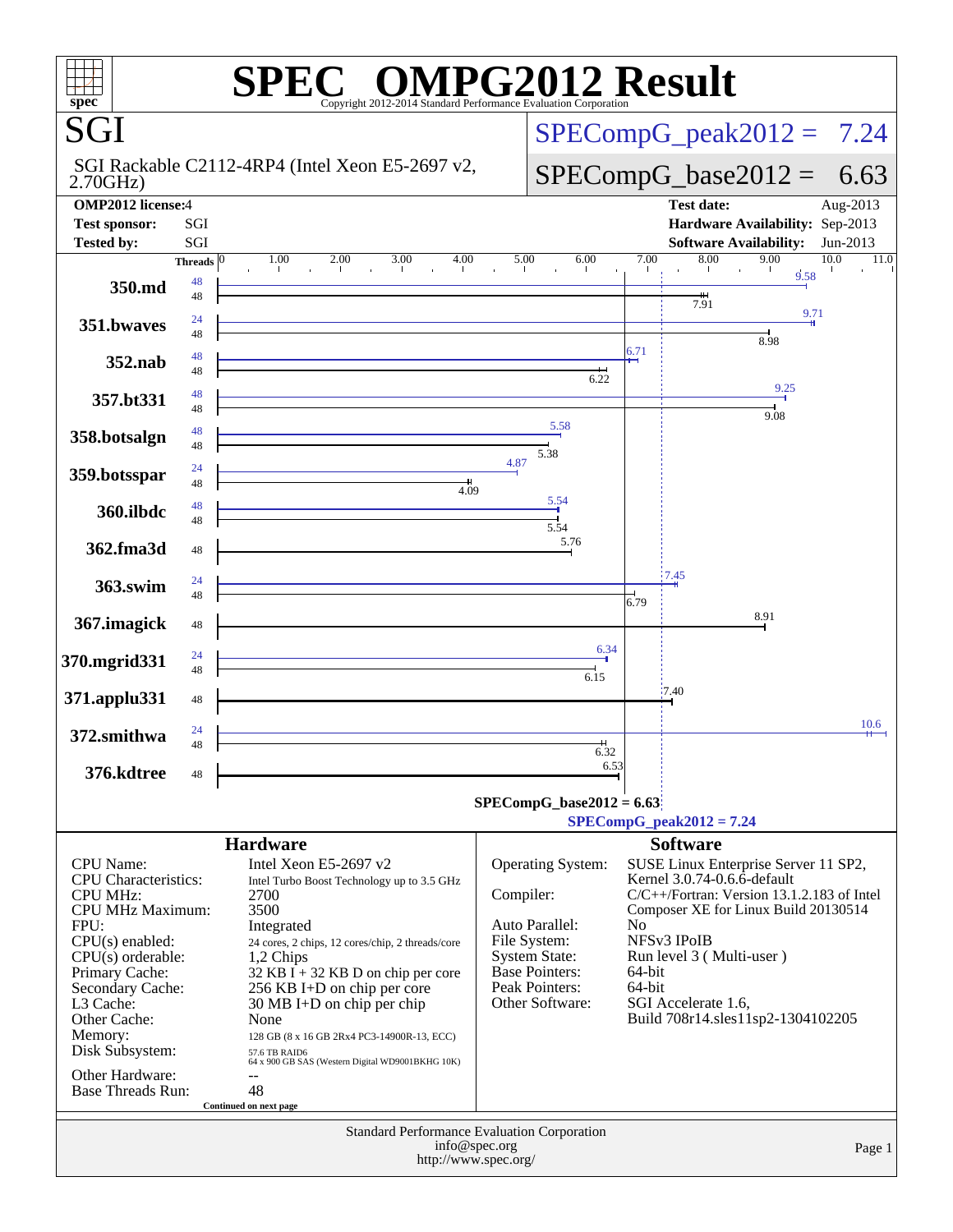# **[SPEC OMPG2012 Result](http://www.spec.org/auto/omp2012/Docs/result-fields.html#SPECOMPG2012Result)**

 $SPECompG_peak2012 = 7.24$  $SPECompG_peak2012 = 7.24$ 

 $SPECompG_base2012 = 6.63$  $SPECompG_base2012 = 6.63$ 

 2.70GHz) SGI Rackable C2112-4RP4 (Intel Xeon E5-2697 v2,

**[OMP2012 license:](http://www.spec.org/auto/omp2012/Docs/result-fields.html#OMP2012license)**4 **[Test date:](http://www.spec.org/auto/omp2012/Docs/result-fields.html#Testdate)** Aug-2013

**SGI** 

**[Test sponsor:](http://www.spec.org/auto/omp2012/Docs/result-fields.html#Testsponsor)** SGI **[Hardware Availability:](http://www.spec.org/auto/omp2012/Docs/result-fields.html#HardwareAvailability)** Sep-2013 **[Tested by:](http://www.spec.org/auto/omp2012/Docs/result-fields.html#Testedby)** SGI SOL SGI SERVICE SERVICE 2013

[Minimum Peak Threads:](http://www.spec.org/auto/omp2012/Docs/result-fields.html#MinimumPeakThreads) 24<br>Maximum Peak Threads: 48

[Maximum Peak Threads:](http://www.spec.org/auto/omp2012/Docs/result-fields.html#MaximumPeakThreads)

| <b>Results Table</b> |             |                                                                                                          |       |                |       |                |       |             |                        |              |                |              |                |              |
|----------------------|-------------|----------------------------------------------------------------------------------------------------------|-------|----------------|-------|----------------|-------|-------------|------------------------|--------------|----------------|--------------|----------------|--------------|
|                      | <b>Base</b> |                                                                                                          |       |                |       |                |       | <b>Peak</b> |                        |              |                |              |                |              |
| <b>Benchmark</b>     |             | <b>Threads Seconds</b>                                                                                   | Ratio | <b>Seconds</b> | Ratio | <b>Seconds</b> | Ratio |             | <b>Threads Seconds</b> | <b>Ratio</b> | <b>Seconds</b> | <b>Ratio</b> | <b>Seconds</b> | <b>Ratio</b> |
| 350.md               | 48          | 588                                                                                                      | 7.88  | 585            | 7.91  | 580            | 7.98  | 48          | 483                    | 9.58         | 483            | 9.58         | 483            | 9.59         |
| 351.bwaves           | 48          | 505                                                                                                      | 8.97  | 504            | 8.98  | 504            | 8.99  | 24          | 469                    | 9.67         | 466            | 9.72         | 467            | 9.71         |
| $352$ .nab           | 48          | 626                                                                                                      | 6.22  | 614            | 6.34  | 626            | 6.22  | 48          | 580                    | 6.71         | 581            | 6.69         | 568            | 6.84         |
| 357.bt331            | 48          | 522                                                                                                      | 9.09  | 522            | 9.08  | 522            | 9.07  | 48          | 512                    | 9.25         | 512            | 9.25         | 513            | 9.24         |
| 358.botsalgn         | 48          | 808                                                                                                      | 5.38  | 808            | 5.38  | 808            | 5.38  | 48          | 779                    | 5.59         | 779            | 5.58         | 779            | 5.58         |
| 359.botsspar         | 48          | 1273                                                                                                     | 4.12  | 1283           | 4.09  | 1290           | 4.07  | 24          | 1077                   | 4.88         | 1077           | 4.87         | 1077           | 4.87         |
| 360.ilbdc            | 48          | 644                                                                                                      | 5.53  | 642            | 5.54  | 643            | 5.54  | 48          | 640                    | 5.56         | 643            | 5.54         | 642            | 5.54         |
| 362.fma3d            | 48          | 660                                                                                                      | 5.76  | 659            | 5.76  | 660            | 5.76  | 48          | 660                    | 5.76         | 659            | 5.76         | 660            | 5.76         |
| 363.swim             | 48          | 667                                                                                                      | 6.79  | 667            | 6.79  | 667            | 6.79  | 24          | 605                    | 7.49         | 608            | 7.45         | 608            | 7.45         |
| 367. imagick         | 48          | 789                                                                                                      | 8.91  | 789            | 8.91  | 789            | 8.91  | 48          | 789                    | 8.91         | 789            | 8.91         | 789            | 8.91         |
| 370.mgrid331         | 48          | 719                                                                                                      | 6.15  | 719            | 6.15  | 719            | 6.15  | 24          | 696                    | 6.35         | 699            | 6.32         | 697            | 6.34         |
| 371.applu331         | 48          | 819                                                                                                      | 7.40  | 820            | 7.39  | 819            | 7.40  | 48          | 819                    | 7.40         | 820            | 7.39         | 819            | 7.40         |
| 372.smithwa          | 48          | 856                                                                                                      | 6.26  | 848            | 6.32  | 847            | 6.32  | 24          | 507                    | 10.6         | 504            | 10.6         | 492            | 10.9         |
| 376.kdtree           | 48          | 689                                                                                                      | 6.53  | 689            | 6.53  | 689            | 6.53  | 48          | 689                    | 6.53         | 689            | 6.53         | 689            | 6.53         |
|                      |             | Results appear in the order in which they were run. Bold underlined text indicates a median measurement. |       |                |       |                |       |             |                        |              |                |              |                |              |

#### **[Operating System Notes](http://www.spec.org/auto/omp2012/Docs/result-fields.html#OperatingSystemNotes)**

 BIOS settings notes: Intel Turbo Boost Technology (Turbo) : Enabled

 Transparent Hugepage : disabled Transparent Hugepage is disabled by echo never > /sys/kernel/mm/transparent\_hugepage/enabled

 Software Environment: export KMP\_LIBRARY=turnaround export KMP\_STACKSIZE=256M export KMP\_BLOCKTIME=infinite export OMP\_DYNAMIC=FALSE export OMP\_NESTED=FALSE ulimit -s unlimited

#### **[Platform Notes](http://www.spec.org/auto/omp2012/Docs/result-fields.html#PlatformNotes)**

 Sysinfo program /store/hfeng/omp2012-1.0/Docs/sysinfo \$Rev: 395 \$ \$Date:: 2012-07-25 #\$ 8f8c0fe9e19c658963a1e67685e50647 running on n001 Thu Aug 8 15:31:17 2013

Continued on next page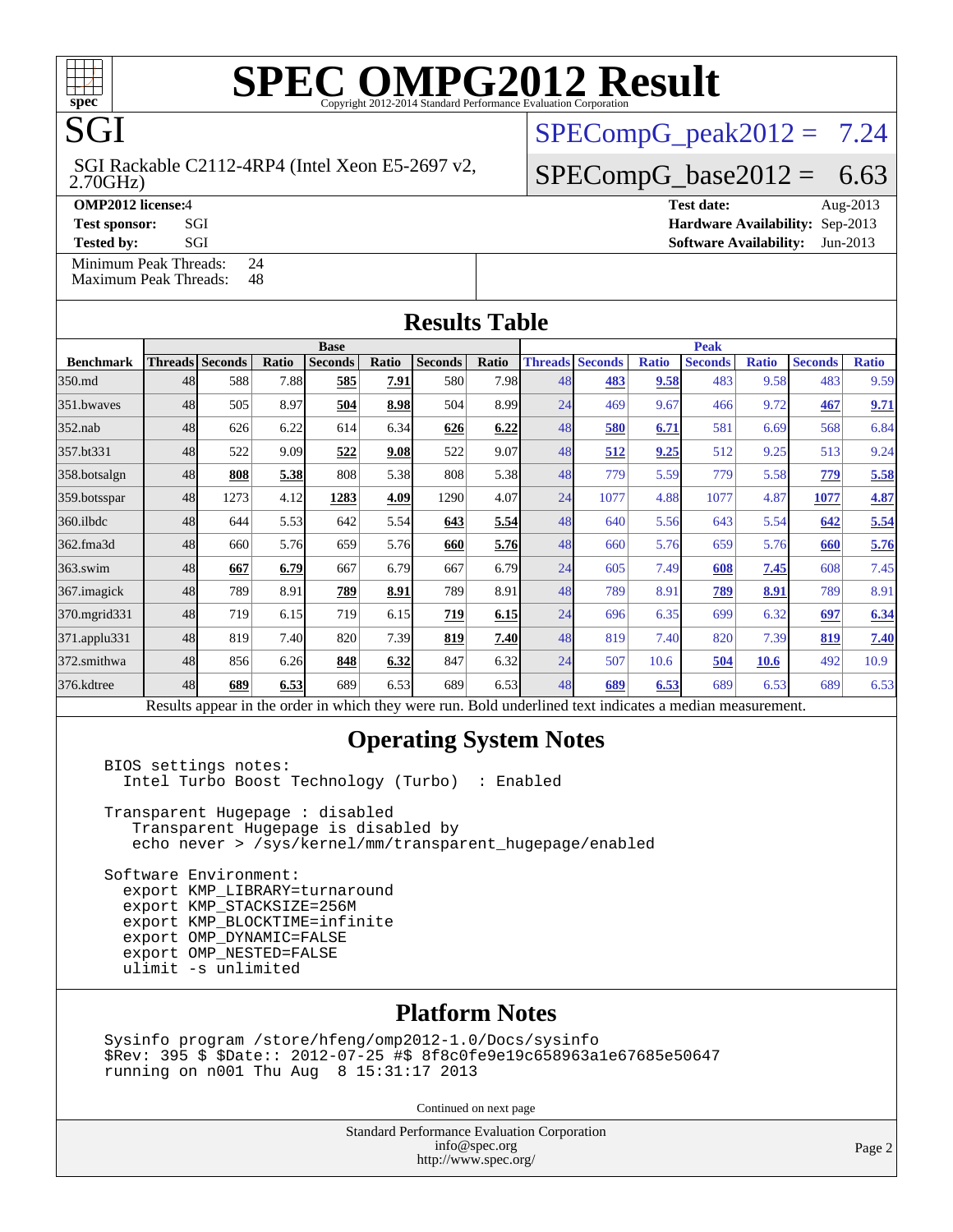

SGI

# **[SPEC OMPG2012 Result](http://www.spec.org/auto/omp2012/Docs/result-fields.html#SPECOMPG2012Result)**

 $SPECompG_peak2012 = 7.24$  $SPECompG_peak2012 = 7.24$ 

 2.70GHz) SGI Rackable C2112-4RP4 (Intel Xeon E5-2697 v2,

 $SPECompG_base2012 = 6.63$  $SPECompG_base2012 = 6.63$ 

**[OMP2012 license:](http://www.spec.org/auto/omp2012/Docs/result-fields.html#OMP2012license)**4 **[Test date:](http://www.spec.org/auto/omp2012/Docs/result-fields.html#Testdate)** Aug-2013 **[Test sponsor:](http://www.spec.org/auto/omp2012/Docs/result-fields.html#Testsponsor)** SGI **[Hardware Availability:](http://www.spec.org/auto/omp2012/Docs/result-fields.html#HardwareAvailability)** Sep-2013 **[Tested by:](http://www.spec.org/auto/omp2012/Docs/result-fields.html#Testedby)** SGI SOL SGI SERVICE SERVICE 2013

#### **[Platform Notes \(Continued\)](http://www.spec.org/auto/omp2012/Docs/result-fields.html#PlatformNotes)**

 This section contains SUT (System Under Test) info as seen by some common utilities. To remove or add to this section, see: <http://www.spec.org/omp2012/Docs/config.html#sysinfo> From /proc/cpuinfo model name : Intel(R) Xeon(R) CPU E5-2697 v2 @ 2.70GHz 2 "physical id"s (chips) 48 "processors" cores, siblings (Caution: counting these is hw and system dependent. The following excerpts from /proc/cpuinfo might not be reliable. Use with caution.) cpu cores : 12 siblings : 24 physical 0: cores 0 1 2 3 4 5 8 9 10 11 12 13 physical 1: cores 0 1 2 3 4 5 8 9 10 11 12 13 cache size : 30720 KB From /proc/meminfo MemTotal: 132068080 kB<br>HugePages Total: 0 HugePages\_Total: 0<br>Hugepagesize: 2048 kB Hugepagesize: /usr/bin/lsb\_release -d SUSE Linux Enterprise Server 11 (x86\_64) From /etc/\*release\* /etc/\*version\* SuSE-release: SUSE Linux Enterprise Server 11 (x86\_64) VERSION = 11 PATCHLEVEL = 2 sgi-accelerate-release: SGI Accelerate 1.6, Build 708r14.sles11sp2-1304102205 sgi-foundation-release: SGI Foundation Software 2.8, Build 708r14.sles11sp2-1304102205 sgi-mpi-release: SGI MPI 1.6, Build 708r14.sles11sp2-1304102205 sgi-upc-release: SGI UPC 1.6, Build 708r14.sles11sp2-1304102205 uname -a: Linux n001 3.0.74-0.6.6-default #1 SMP Thu Apr 25 12:25:38 UTC 2013 (395d734) x86\_64 x86\_64 x86\_64 GNU/Linux run-level 3 Aug 7 02:22 last=S SPEC is set to: /store/hfeng/omp2012-1.0<br>Filesystem Type Size Us Type Size Used Avail Use% Mounted on<br>nfs 45T 6.3T 38T 15% /nas  $10.149.5.200$ :/mnt/data nfs 45T 6.3T Cannot run dmidecode; consider saying 'chmod +s /usr/sbin/dmidecode' (End of data from sysinfo program)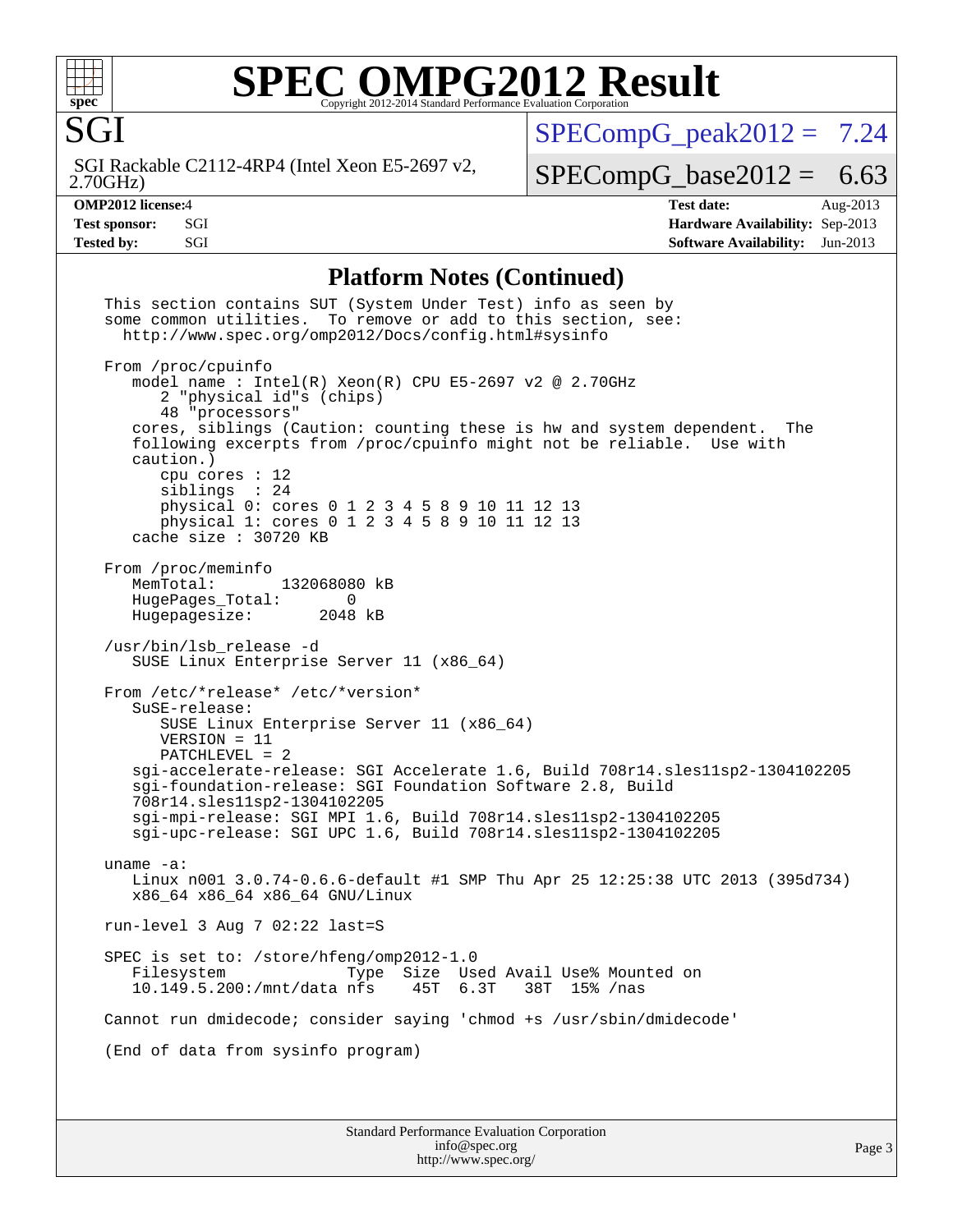# **[SPEC OMPG2012 Result](http://www.spec.org/auto/omp2012/Docs/result-fields.html#SPECOMPG2012Result)**

 2.70GHz) SGI Rackable C2112-4RP4 (Intel Xeon E5-2697 v2,

SGI

 $SPECompG_peak2012 = 7.24$  $SPECompG_peak2012 = 7.24$ 

### $SPECompG_base2012 = 6.63$  $SPECompG_base2012 = 6.63$

**[OMP2012 license:](http://www.spec.org/auto/omp2012/Docs/result-fields.html#OMP2012license)**4 **[Test date:](http://www.spec.org/auto/omp2012/Docs/result-fields.html#Testdate)** Aug-2013 **[Test sponsor:](http://www.spec.org/auto/omp2012/Docs/result-fields.html#Testsponsor)** SGI **[Hardware Availability:](http://www.spec.org/auto/omp2012/Docs/result-fields.html#HardwareAvailability)** Sep-2013 **[Tested by:](http://www.spec.org/auto/omp2012/Docs/result-fields.html#Testedby)** SGI SOFTWARE Availability: Jun-2013

#### **[General Notes](http://www.spec.org/auto/omp2012/Docs/result-fields.html#GeneralNotes)**

| General base OMP Library Settings<br>ENV_KMP_AFFINITY=compact, 0                                                                                  |  |
|---------------------------------------------------------------------------------------------------------------------------------------------------|--|
| General peak OMP Library Settings<br>ENV_KMP_AFFINITY=compact, 0                                                                                  |  |
| Per benchmark peak OMP Library Settings                                                                                                           |  |
| 351.bwaves:peak:<br>ENV_KMP_AFFINITY=compact, 1<br>$threeads = 24$                                                                                |  |
| 359.botsspar: peak:<br>ENV_KMP_AFFINITY=compact, 1<br>$threeads = 24$                                                                             |  |
| ===============<br>362.fma3d<br>basepeak=1                                                                                                        |  |
| 363.swin:peak:<br>ENV_KMP_AFFINITY=compact, 1<br>$threeads = 24$                                                                                  |  |
| 367.imagick<br>basepeak=1                                                                                                                         |  |
| 370.mgrid331:peak:<br>ENV KMP AFFINITY=compact, 1<br>$threeads = 24$                                                                              |  |
| ==================<br>371.applu331:peak:<br>basepeak=1                                                                                            |  |
| ====================================<br>==================================<br>372.smithwa:peak:<br>ENV_KMP_AFFINITY=compact, 1<br>$threeads = 24$ |  |
| 376.kdtree:peak:<br>basepeak=1                                                                                                                    |  |
| Dese Cempilen Invegetien                                                                                                                          |  |

### **[Base Compiler Invocation](http://www.spec.org/auto/omp2012/Docs/result-fields.html#BaseCompilerInvocation)**

[C benchmarks](http://www.spec.org/auto/omp2012/Docs/result-fields.html#Cbenchmarks): [icc](http://www.spec.org/omp2012/results/res2013q3/omp2012-20130903-00033.flags.html#user_CCbase_intel_icc_a87c68a857bc5ec5362391a49d3a37a6)

Continued on next page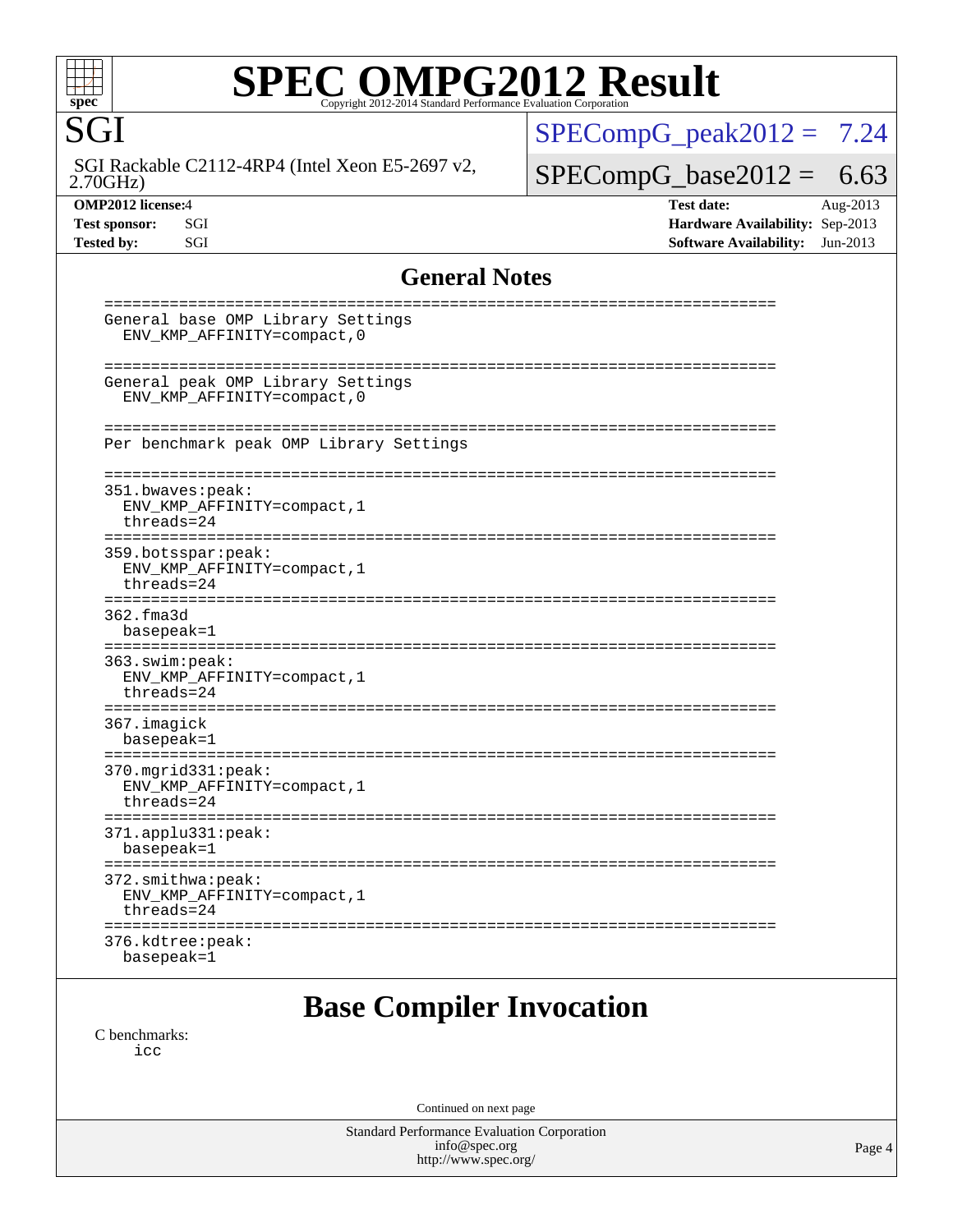

SGI

# **[SPEC OMPG2012 Result](http://www.spec.org/auto/omp2012/Docs/result-fields.html#SPECOMPG2012Result)**

 2.70GHz) SGI Rackable C2112-4RP4 (Intel Xeon E5-2697 v2,  $SPECompG_peak2012 = 7.24$  $SPECompG_peak2012 = 7.24$ 

 $SPECompG_base2012 = 6.63$  $SPECompG_base2012 = 6.63$ 

**[OMP2012 license:](http://www.spec.org/auto/omp2012/Docs/result-fields.html#OMP2012license)**4 **[Test date:](http://www.spec.org/auto/omp2012/Docs/result-fields.html#Testdate)** Aug-2013 **[Test sponsor:](http://www.spec.org/auto/omp2012/Docs/result-fields.html#Testsponsor)** SGI **[Hardware Availability:](http://www.spec.org/auto/omp2012/Docs/result-fields.html#HardwareAvailability)** Sep-2013 **[Tested by:](http://www.spec.org/auto/omp2012/Docs/result-fields.html#Testedby)** SGI SOL SGI SERVICE SERVICE 2013

### **[Base Compiler Invocation \(Continued\)](http://www.spec.org/auto/omp2012/Docs/result-fields.html#BaseCompilerInvocation)**

[C++ benchmarks:](http://www.spec.org/auto/omp2012/Docs/result-fields.html#CXXbenchmarks) [icpc](http://www.spec.org/omp2012/results/res2013q3/omp2012-20130903-00033.flags.html#user_CXXbase_intel_icpc_2d899f8d163502b12eb4a60069f80c1c)

[Fortran benchmarks](http://www.spec.org/auto/omp2012/Docs/result-fields.html#Fortranbenchmarks): [ifort](http://www.spec.org/omp2012/results/res2013q3/omp2012-20130903-00033.flags.html#user_FCbase_intel_ifort_8a5e5e06b19a251bdeaf8fdab5d62f20)

**[Base Portability Flags](http://www.spec.org/auto/omp2012/Docs/result-fields.html#BasePortabilityFlags)**

 350.md: [-FR](http://www.spec.org/omp2012/results/res2013q3/omp2012-20130903-00033.flags.html#user_baseFPORTABILITY350_md_f-FR) 357.bt331: [-mcmodel=medium](http://www.spec.org/omp2012/results/res2013q3/omp2012-20130903-00033.flags.html#user_basePORTABILITY357_bt331_f-mcmodel_3a41622424bdd074c4f0f2d2f224c7e5) 363.swim: [-mcmodel=medium](http://www.spec.org/omp2012/results/res2013q3/omp2012-20130903-00033.flags.html#user_basePORTABILITY363_swim_f-mcmodel_3a41622424bdd074c4f0f2d2f224c7e5) 367.imagick: [-std=c99](http://www.spec.org/omp2012/results/res2013q3/omp2012-20130903-00033.flags.html#user_baseCPORTABILITY367_imagick_f-std_2ec6533b6e06f1c4a6c9b78d9e9cde24)

**[Base Optimization Flags](http://www.spec.org/auto/omp2012/Docs/result-fields.html#BaseOptimizationFlags)**

[C benchmarks](http://www.spec.org/auto/omp2012/Docs/result-fields.html#Cbenchmarks):

[-O2](http://www.spec.org/omp2012/results/res2013q3/omp2012-20130903-00033.flags.html#user_CCbase_f-O2) [-openmp](http://www.spec.org/omp2012/results/res2013q3/omp2012-20130903-00033.flags.html#user_CCbase_f-openmp) [-ipo](http://www.spec.org/omp2012/results/res2013q3/omp2012-20130903-00033.flags.html#user_CCbase_f-ipo_84062ab53814f613187d02344b8f49a7) [-xAVX](http://www.spec.org/omp2012/results/res2013q3/omp2012-20130903-00033.flags.html#user_CCbase_f-xAVX) [-ansi-alias](http://www.spec.org/omp2012/results/res2013q3/omp2012-20130903-00033.flags.html#user_CCbase_f-ansi-alias)

[C++ benchmarks:](http://www.spec.org/auto/omp2012/Docs/result-fields.html#CXXbenchmarks) [-O2](http://www.spec.org/omp2012/results/res2013q3/omp2012-20130903-00033.flags.html#user_CXXbase_f-O2) [-openmp](http://www.spec.org/omp2012/results/res2013q3/omp2012-20130903-00033.flags.html#user_CXXbase_f-openmp) [-ipo](http://www.spec.org/omp2012/results/res2013q3/omp2012-20130903-00033.flags.html#user_CXXbase_f-ipo_84062ab53814f613187d02344b8f49a7) [-xAVX](http://www.spec.org/omp2012/results/res2013q3/omp2012-20130903-00033.flags.html#user_CXXbase_f-xAVX) [-ansi-alias](http://www.spec.org/omp2012/results/res2013q3/omp2012-20130903-00033.flags.html#user_CXXbase_f-ansi-alias)

[Fortran benchmarks](http://www.spec.org/auto/omp2012/Docs/result-fields.html#Fortranbenchmarks): [-O2](http://www.spec.org/omp2012/results/res2013q3/omp2012-20130903-00033.flags.html#user_FCbase_f-O2) [-openmp](http://www.spec.org/omp2012/results/res2013q3/omp2012-20130903-00033.flags.html#user_FCbase_f-openmp) [-ipo](http://www.spec.org/omp2012/results/res2013q3/omp2012-20130903-00033.flags.html#user_FCbase_f-ipo_84062ab53814f613187d02344b8f49a7) [-xAVX](http://www.spec.org/omp2012/results/res2013q3/omp2012-20130903-00033.flags.html#user_FCbase_f-xAVX)

### **[Peak Compiler Invocation](http://www.spec.org/auto/omp2012/Docs/result-fields.html#PeakCompilerInvocation)**

[C benchmarks](http://www.spec.org/auto/omp2012/Docs/result-fields.html#Cbenchmarks): [icc](http://www.spec.org/omp2012/results/res2013q3/omp2012-20130903-00033.flags.html#user_CCpeak_intel_icc_a87c68a857bc5ec5362391a49d3a37a6)

[C++ benchmarks:](http://www.spec.org/auto/omp2012/Docs/result-fields.html#CXXbenchmarks) [icpc](http://www.spec.org/omp2012/results/res2013q3/omp2012-20130903-00033.flags.html#user_CXXpeak_intel_icpc_2d899f8d163502b12eb4a60069f80c1c)

[Fortran benchmarks](http://www.spec.org/auto/omp2012/Docs/result-fields.html#Fortranbenchmarks): [ifort](http://www.spec.org/omp2012/results/res2013q3/omp2012-20130903-00033.flags.html#user_FCpeak_intel_ifort_8a5e5e06b19a251bdeaf8fdab5d62f20)

### **[Peak Portability Flags](http://www.spec.org/auto/omp2012/Docs/result-fields.html#PeakPortabilityFlags)**

 350.md: [-FR](http://www.spec.org/omp2012/results/res2013q3/omp2012-20130903-00033.flags.html#user_peakFPORTABILITY350_md_f-FR) 357.bt331: [-mcmodel=medium](http://www.spec.org/omp2012/results/res2013q3/omp2012-20130903-00033.flags.html#user_peakPORTABILITY357_bt331_f-mcmodel_3a41622424bdd074c4f0f2d2f224c7e5) 363.swim: [-mcmodel=medium](http://www.spec.org/omp2012/results/res2013q3/omp2012-20130903-00033.flags.html#user_peakPORTABILITY363_swim_f-mcmodel_3a41622424bdd074c4f0f2d2f224c7e5) 367.imagick: [-std=c99](http://www.spec.org/omp2012/results/res2013q3/omp2012-20130903-00033.flags.html#user_peakCPORTABILITY367_imagick_f-std_2ec6533b6e06f1c4a6c9b78d9e9cde24)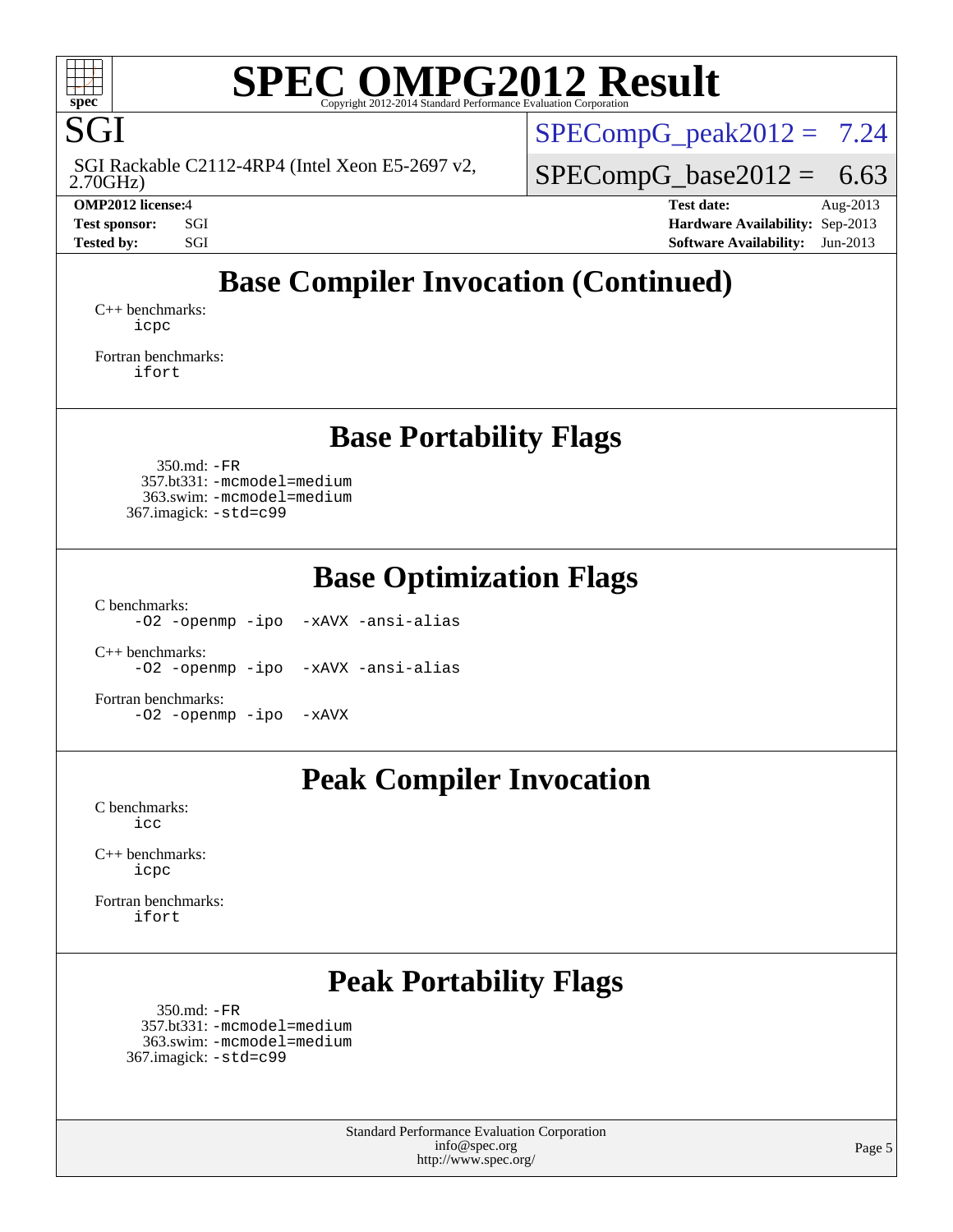

SGI

# **[SPEC OMPG2012 Result](http://www.spec.org/auto/omp2012/Docs/result-fields.html#SPECOMPG2012Result)**

 2.70GHz) SGI Rackable C2112-4RP4 (Intel Xeon E5-2697 v2,  $SPECompG_peak2012 = 7.24$  $SPECompG_peak2012 = 7.24$ 

 $SPECompG_base2012 = 6.63$  $SPECompG_base2012 = 6.63$ 

**[OMP2012 license:](http://www.spec.org/auto/omp2012/Docs/result-fields.html#OMP2012license)**4 **[Test date:](http://www.spec.org/auto/omp2012/Docs/result-fields.html#Testdate)** Aug-2013 **[Test sponsor:](http://www.spec.org/auto/omp2012/Docs/result-fields.html#Testsponsor)** SGI **[Hardware Availability:](http://www.spec.org/auto/omp2012/Docs/result-fields.html#HardwareAvailability)** Sep-2013 **[Tested by:](http://www.spec.org/auto/omp2012/Docs/result-fields.html#Testedby)** SGI SGI SOFTWARE AVAILABILITY: Jun-2013

### **[Peak Optimization Flags](http://www.spec.org/auto/omp2012/Docs/result-fields.html#PeakOptimizationFlags)**

[C benchmarks](http://www.spec.org/auto/omp2012/Docs/result-fields.html#Cbenchmarks):

 352.nab: [-O3](http://www.spec.org/omp2012/results/res2013q3/omp2012-20130903-00033.flags.html#user_peakOPTIMIZE352_nab_f-O3) [-openmp](http://www.spec.org/omp2012/results/res2013q3/omp2012-20130903-00033.flags.html#user_peakOPTIMIZE352_nab_f-openmp) [-ipo](http://www.spec.org/omp2012/results/res2013q3/omp2012-20130903-00033.flags.html#user_peakOPTIMIZE352_nab_f-ipo_84062ab53814f613187d02344b8f49a7) [-xAVX](http://www.spec.org/omp2012/results/res2013q3/omp2012-20130903-00033.flags.html#user_peakOPTIMIZE352_nab_f-xAVX) [-fno-alias](http://www.spec.org/omp2012/results/res2013q3/omp2012-20130903-00033.flags.html#user_peakOPTIMIZE352_nab_f-no-alias_694e77f6c5a51e658e82ccff53a9e63a) [-opt-malloc-options=1](http://www.spec.org/omp2012/results/res2013q3/omp2012-20130903-00033.flags.html#user_peakOPTIMIZE352_nab_f-opt-malloc-options_d882ffc6ff87e51efe45f9a5190004b0) [-opt-calloc](http://www.spec.org/omp2012/results/res2013q3/omp2012-20130903-00033.flags.html#user_peakOPTIMIZE352_nab_f-opt-calloc) [-fp-model fast=2](http://www.spec.org/omp2012/results/res2013q3/omp2012-20130903-00033.flags.html#user_peakOPTIMIZE352_nab_f-fp-model_a7fb8ccb7275e23f0079632c153cfcab) [-no-prec-div](http://www.spec.org/omp2012/results/res2013q3/omp2012-20130903-00033.flags.html#user_peakOPTIMIZE352_nab_f-no-prec-div) [-no-prec-sqrt](http://www.spec.org/omp2012/results/res2013q3/omp2012-20130903-00033.flags.html#user_peakOPTIMIZE352_nab_f-no-prec-sqrt) [-ansi-alias](http://www.spec.org/omp2012/results/res2013q3/omp2012-20130903-00033.flags.html#user_peakCOPTIMIZE352_nab_f-ansi-alias) 358.botsalgn: [-O3](http://www.spec.org/omp2012/results/res2013q3/omp2012-20130903-00033.flags.html#user_peakOPTIMIZE358_botsalgn_f-O3) [-openmp](http://www.spec.org/omp2012/results/res2013q3/omp2012-20130903-00033.flags.html#user_peakOPTIMIZE358_botsalgn_f-openmp) [-ipo](http://www.spec.org/omp2012/results/res2013q3/omp2012-20130903-00033.flags.html#user_peakOPTIMIZE358_botsalgn_f-ipo_84062ab53814f613187d02344b8f49a7) [-xSSE4.2](http://www.spec.org/omp2012/results/res2013q3/omp2012-20130903-00033.flags.html#user_peakOPTIMIZE358_botsalgn_f-xSSE42_f91528193cf0b216347adb8b939d4107) [-fno-alias](http://www.spec.org/omp2012/results/res2013q3/omp2012-20130903-00033.flags.html#user_peakOPTIMIZE358_botsalgn_f-no-alias_694e77f6c5a51e658e82ccff53a9e63a) [-ansi-alias](http://www.spec.org/omp2012/results/res2013q3/omp2012-20130903-00033.flags.html#user_peakCOPTIMIZE358_botsalgn_f-ansi-alias) 359.botsspar: [-O3](http://www.spec.org/omp2012/results/res2013q3/omp2012-20130903-00033.flags.html#user_peakOPTIMIZE359_botsspar_f-O3) [-openmp](http://www.spec.org/omp2012/results/res2013q3/omp2012-20130903-00033.flags.html#user_peakOPTIMIZE359_botsspar_f-openmp) [-ipo](http://www.spec.org/omp2012/results/res2013q3/omp2012-20130903-00033.flags.html#user_peakOPTIMIZE359_botsspar_f-ipo_84062ab53814f613187d02344b8f49a7) [-xAVX](http://www.spec.org/omp2012/results/res2013q3/omp2012-20130903-00033.flags.html#user_peakOPTIMIZE359_botsspar_f-xAVX) [-fno-alias](http://www.spec.org/omp2012/results/res2013q3/omp2012-20130903-00033.flags.html#user_peakOPTIMIZE359_botsspar_f-no-alias_694e77f6c5a51e658e82ccff53a9e63a) [-ansi-alias](http://www.spec.org/omp2012/results/res2013q3/omp2012-20130903-00033.flags.html#user_peakCOPTIMIZE359_botsspar_f-ansi-alias) 367.imagick: basepeak = yes 372.smithwa: [-O2](http://www.spec.org/omp2012/results/res2013q3/omp2012-20130903-00033.flags.html#user_peakOPTIMIZE372_smithwa_f-O2) [-openmp](http://www.spec.org/omp2012/results/res2013q3/omp2012-20130903-00033.flags.html#user_peakOPTIMIZE372_smithwa_f-openmp) [-ipo](http://www.spec.org/omp2012/results/res2013q3/omp2012-20130903-00033.flags.html#user_peakOPTIMIZE372_smithwa_f-ipo_84062ab53814f613187d02344b8f49a7) [-xSSE4.2](http://www.spec.org/omp2012/results/res2013q3/omp2012-20130903-00033.flags.html#user_peakOPTIMIZE372_smithwa_f-xSSE42_f91528193cf0b216347adb8b939d4107) [-fno-alias](http://www.spec.org/omp2012/results/res2013q3/omp2012-20130903-00033.flags.html#user_peakOPTIMIZE372_smithwa_f-no-alias_694e77f6c5a51e658e82ccff53a9e63a) [-opt-streaming-stores always](http://www.spec.org/omp2012/results/res2013q3/omp2012-20130903-00033.flags.html#user_peakOPTIMIZE372_smithwa_f-opt-streaming-stores-always_66f55dbc532842151ebc4c82f4f5b019) [-opt-malloc-options=1](http://www.spec.org/omp2012/results/res2013q3/omp2012-20130903-00033.flags.html#user_peakOPTIMIZE372_smithwa_f-opt-malloc-options_d882ffc6ff87e51efe45f9a5190004b0) [-ansi-alias](http://www.spec.org/omp2012/results/res2013q3/omp2012-20130903-00033.flags.html#user_peakCOPTIMIZE372_smithwa_f-ansi-alias) [C++ benchmarks:](http://www.spec.org/auto/omp2012/Docs/result-fields.html#CXXbenchmarks) 376.kdtree: basepeak = yes [Fortran benchmarks](http://www.spec.org/auto/omp2012/Docs/result-fields.html#Fortranbenchmarks): 350.md: [-O2](http://www.spec.org/omp2012/results/res2013q3/omp2012-20130903-00033.flags.html#user_peakOPTIMIZE350_md_f-O2) [-openmp](http://www.spec.org/omp2012/results/res2013q3/omp2012-20130903-00033.flags.html#user_peakOPTIMIZE350_md_f-openmp) [-ipo](http://www.spec.org/omp2012/results/res2013q3/omp2012-20130903-00033.flags.html#user_peakOPTIMIZE350_md_f-ipo_84062ab53814f613187d02344b8f49a7) [-xAVX](http://www.spec.org/omp2012/results/res2013q3/omp2012-20130903-00033.flags.html#user_peakOPTIMIZE350_md_f-xAVX) [-fno-alias](http://www.spec.org/omp2012/results/res2013q3/omp2012-20130903-00033.flags.html#user_peakOPTIMIZE350_md_f-no-alias_694e77f6c5a51e658e82ccff53a9e63a) [-opt-malloc-options=1](http://www.spec.org/omp2012/results/res2013q3/omp2012-20130903-00033.flags.html#user_peakOPTIMIZE350_md_f-opt-malloc-options_d882ffc6ff87e51efe45f9a5190004b0) [-fp-model fast=2](http://www.spec.org/omp2012/results/res2013q3/omp2012-20130903-00033.flags.html#user_peakFOPTIMIZE350_md_f-fp-model_a7fb8ccb7275e23f0079632c153cfcab) [-no-prec-div](http://www.spec.org/omp2012/results/res2013q3/omp2012-20130903-00033.flags.html#user_peakFOPTIMIZE350_md_f-no-prec-div) [-no-prec-sqrt](http://www.spec.org/omp2012/results/res2013q3/omp2012-20130903-00033.flags.html#user_peakFOPTIMIZE350_md_f-no-prec-sqrt) 351.bwaves: [-O3](http://www.spec.org/omp2012/results/res2013q3/omp2012-20130903-00033.flags.html#user_peakOPTIMIZE351_bwaves_f-O3) [-openmp](http://www.spec.org/omp2012/results/res2013q3/omp2012-20130903-00033.flags.html#user_peakOPTIMIZE351_bwaves_f-openmp) [-ipo](http://www.spec.org/omp2012/results/res2013q3/omp2012-20130903-00033.flags.html#user_peakOPTIMIZE351_bwaves_f-ipo_84062ab53814f613187d02344b8f49a7) [-xAVX](http://www.spec.org/omp2012/results/res2013q3/omp2012-20130903-00033.flags.html#user_peakOPTIMIZE351_bwaves_f-xAVX) [-fno-alias](http://www.spec.org/omp2012/results/res2013q3/omp2012-20130903-00033.flags.html#user_peakOPTIMIZE351_bwaves_f-no-alias_694e77f6c5a51e658e82ccff53a9e63a) [-fp-model fast=2](http://www.spec.org/omp2012/results/res2013q3/omp2012-20130903-00033.flags.html#user_peakFOPTIMIZE351_bwaves_f-fp-model_a7fb8ccb7275e23f0079632c153cfcab) [-no-prec-div](http://www.spec.org/omp2012/results/res2013q3/omp2012-20130903-00033.flags.html#user_peakFOPTIMIZE351_bwaves_f-no-prec-div) [-no-prec-sqrt](http://www.spec.org/omp2012/results/res2013q3/omp2012-20130903-00033.flags.html#user_peakFOPTIMIZE351_bwaves_f-no-prec-sqrt) 357.bt331: Same as 351.bwaves 360.ilbdc: [-O3](http://www.spec.org/omp2012/results/res2013q3/omp2012-20130903-00033.flags.html#user_peakOPTIMIZE360_ilbdc_f-O3) [-openmp](http://www.spec.org/omp2012/results/res2013q3/omp2012-20130903-00033.flags.html#user_peakOPTIMIZE360_ilbdc_f-openmp) [-ipo](http://www.spec.org/omp2012/results/res2013q3/omp2012-20130903-00033.flags.html#user_peakOPTIMIZE360_ilbdc_f-ipo_84062ab53814f613187d02344b8f49a7) [-xAVX](http://www.spec.org/omp2012/results/res2013q3/omp2012-20130903-00033.flags.html#user_peakOPTIMIZE360_ilbdc_f-xAVX) [-opt-malloc-options=1](http://www.spec.org/omp2012/results/res2013q3/omp2012-20130903-00033.flags.html#user_peakOPTIMIZE360_ilbdc_f-opt-malloc-options_d882ffc6ff87e51efe45f9a5190004b0)  $362$ .fma3d: basepeak = yes 363.swim: [-O3](http://www.spec.org/omp2012/results/res2013q3/omp2012-20130903-00033.flags.html#user_peakOPTIMIZE363_swim_f-O3) [-openmp](http://www.spec.org/omp2012/results/res2013q3/omp2012-20130903-00033.flags.html#user_peakOPTIMIZE363_swim_f-openmp) [-ipo](http://www.spec.org/omp2012/results/res2013q3/omp2012-20130903-00033.flags.html#user_peakOPTIMIZE363_swim_f-ipo_84062ab53814f613187d02344b8f49a7) [-xSSE4.2](http://www.spec.org/omp2012/results/res2013q3/omp2012-20130903-00033.flags.html#user_peakOPTIMIZE363_swim_f-xSSE42_f91528193cf0b216347adb8b939d4107) [-fno-alias](http://www.spec.org/omp2012/results/res2013q3/omp2012-20130903-00033.flags.html#user_peakOPTIMIZE363_swim_f-no-alias_694e77f6c5a51e658e82ccff53a9e63a) [-opt-streaming-stores always](http://www.spec.org/omp2012/results/res2013q3/omp2012-20130903-00033.flags.html#user_peakOPTIMIZE363_swim_f-opt-streaming-stores-always_66f55dbc532842151ebc4c82f4f5b019) [-opt-malloc-options=3](http://www.spec.org/omp2012/results/res2013q3/omp2012-20130903-00033.flags.html#user_peakOPTIMIZE363_swim_f-opt-malloc-options_13ab9b803cf986b4ee62f0a5998c2238) 370.mgrid331: [-O2](http://www.spec.org/omp2012/results/res2013q3/omp2012-20130903-00033.flags.html#user_peakOPTIMIZE370_mgrid331_f-O2) [-openmp](http://www.spec.org/omp2012/results/res2013q3/omp2012-20130903-00033.flags.html#user_peakOPTIMIZE370_mgrid331_f-openmp) [-ipo](http://www.spec.org/omp2012/results/res2013q3/omp2012-20130903-00033.flags.html#user_peakOPTIMIZE370_mgrid331_f-ipo_84062ab53814f613187d02344b8f49a7) [-xSSE4.2](http://www.spec.org/omp2012/results/res2013q3/omp2012-20130903-00033.flags.html#user_peakOPTIMIZE370_mgrid331_f-xSSE42_f91528193cf0b216347adb8b939d4107) [-fno-alias](http://www.spec.org/omp2012/results/res2013q3/omp2012-20130903-00033.flags.html#user_peakOPTIMIZE370_mgrid331_f-no-alias_694e77f6c5a51e658e82ccff53a9e63a) [-opt-malloc-options=3](http://www.spec.org/omp2012/results/res2013q3/omp2012-20130903-00033.flags.html#user_peakOPTIMIZE370_mgrid331_f-opt-malloc-options_13ab9b803cf986b4ee62f0a5998c2238) 371.applu331: basepeak = yes The flags file that was used to format this result can be browsed at <http://www.spec.org/omp2012/flags/SGI-ic13-linux64.html> You can also download the XML flags source by saving the following link: <http://www.spec.org/omp2012/flags/SGI-ic13-linux64.xml>